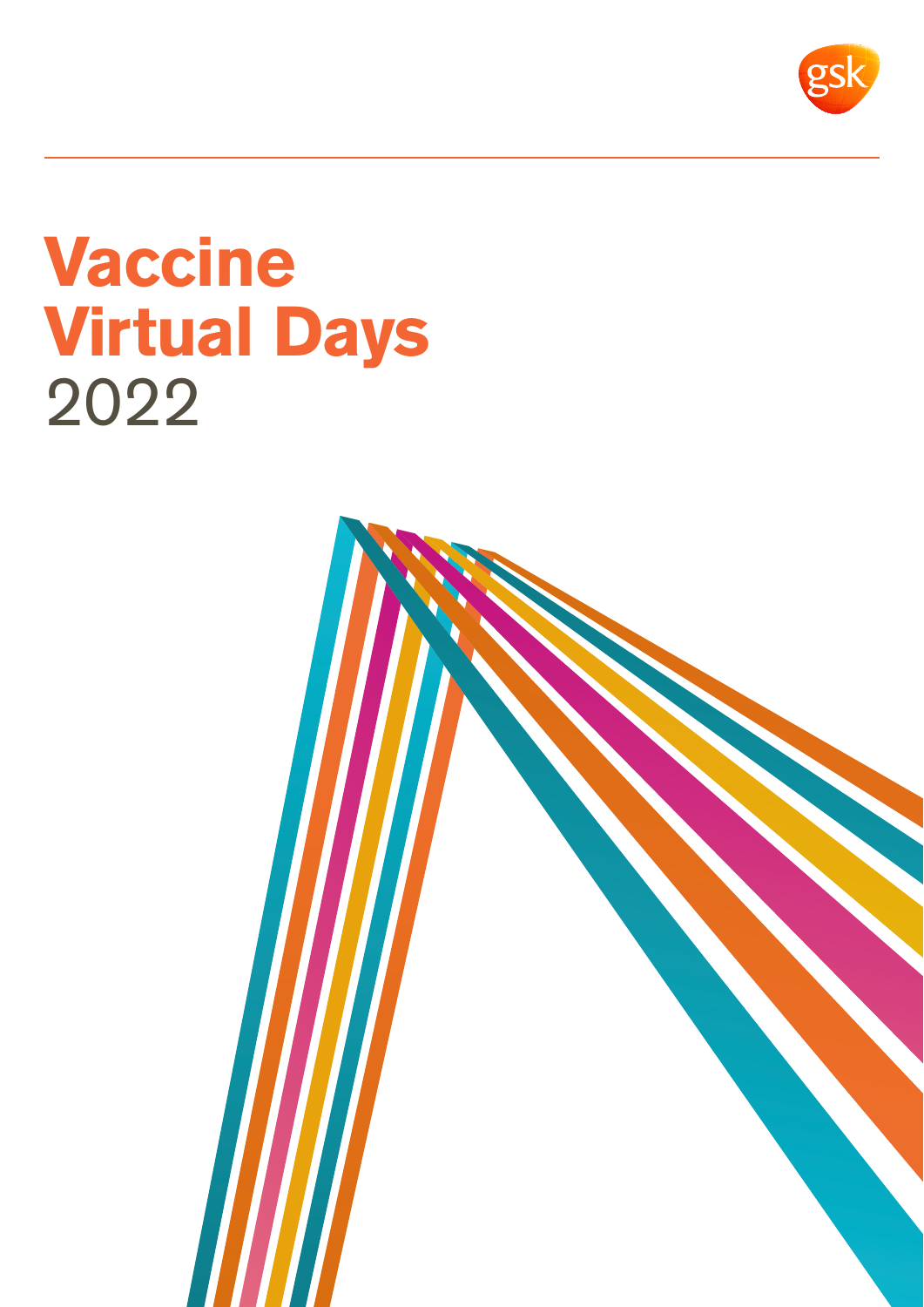

## **Translation available**

All sessions will be available live and OnDemand in the following 8 languages:



You will be able to download a Certificate of Attendance for each session.

The Faculty of Pharmaceutical Medicine of the Royal Colleges of Physicians of the UK has approved this event/course for Continuous Professional Development (CPD - 12 maximum).

Please note that depending on your country regulations you may not be able to participate in each session.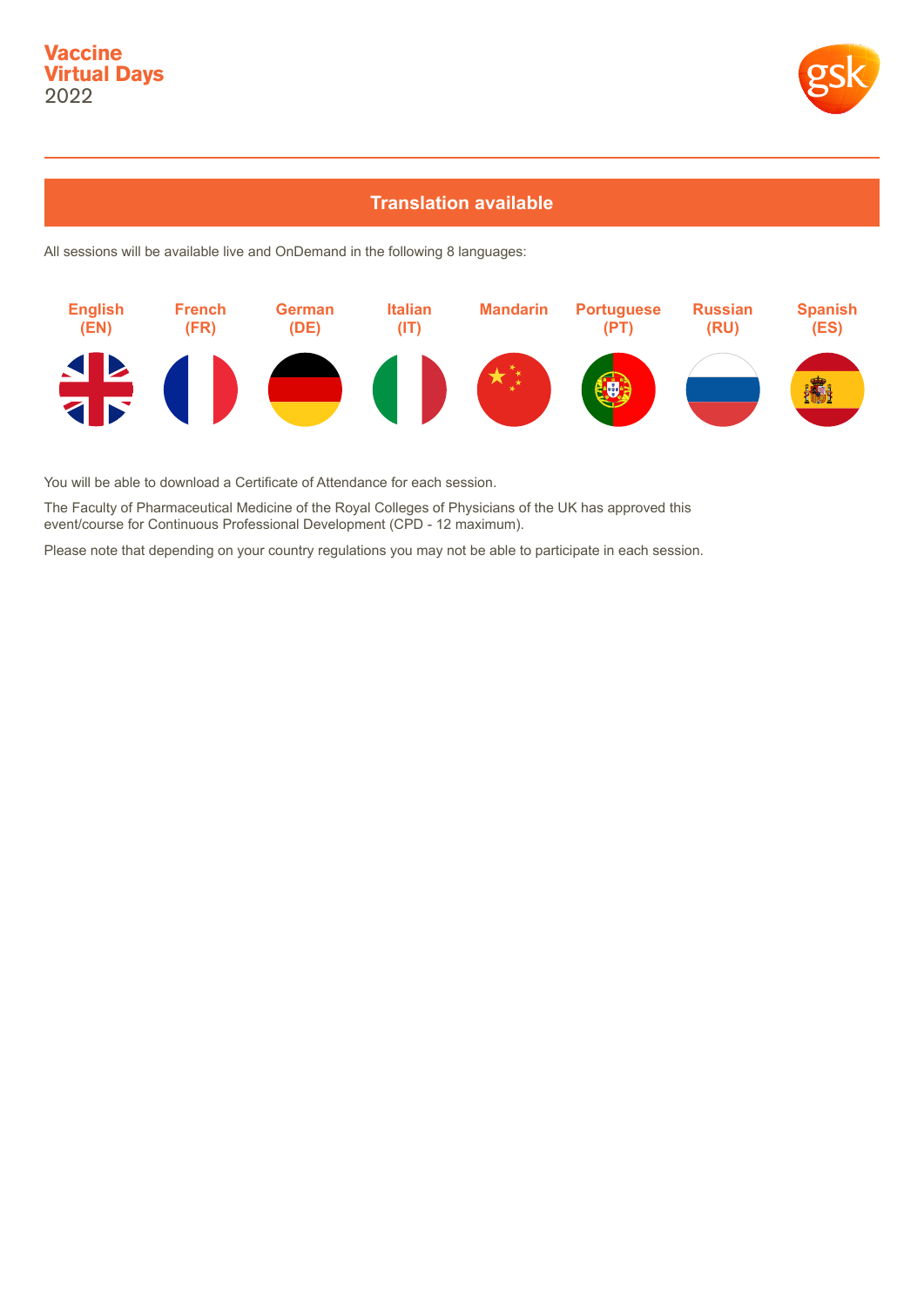**18:00-18:10 Break** 10min



#### **Not yet registered? Register [here!](https://onlinexperiences.com/Launch/QReg.htm?ShowUUID=FF7ED214-FC1F-4C3F-93EA-01B771C41D68)**

| DAY 1, March 30th, 13:00 - 20:10 CEST (GMT+2 Belgium) |                                                                                           |                   |                                                                                                                                                                                                                                                                                                                                                                                                                                                                                                   |                                                                                                                                                                                                                                       |
|-------------------------------------------------------|-------------------------------------------------------------------------------------------|-------------------|---------------------------------------------------------------------------------------------------------------------------------------------------------------------------------------------------------------------------------------------------------------------------------------------------------------------------------------------------------------------------------------------------------------------------------------------------------------------------------------------------|---------------------------------------------------------------------------------------------------------------------------------------------------------------------------------------------------------------------------------------|
|                                                       | <b>Session</b>                                                                            | <b>Duration</b>   | <b>Session Description</b>                                                                                                                                                                                                                                                                                                                                                                                                                                                                        | <b>Speakers</b>                                                                                                                                                                                                                       |
| 13:00-13:10                                           | <b>Introduction Day 1</b>                                                                 | 10 <sub>min</sub> | Introduction                                                                                                                                                                                                                                                                                                                                                                                                                                                                                      | Jane Barratt (Canada)                                                                                                                                                                                                                 |
| 13:10-13:30                                           | From past to future<br>days - The evolution<br>of vaccinology                             | 20min             | Interview between Philip Dormitzer and<br>Barney Graham highlighting cornerstones of<br>the past decades and sharing views on future<br>technologies in the field of vaccinology                                                                                                                                                                                                                                                                                                                  | Barney Graham (US)<br>Philip Dormitzer (US)                                                                                                                                                                                           |
| 13:30-14:30                                           | The COVID-19 booster<br>debate: where do we<br>stand today?                               | 60 <sub>min</sub> | Debate:<br>COVID-19 boosters:<br>For all or only for the risk groups?                                                                                                                                                                                                                                                                                                                                                                                                                             | Chair: Paolo Bonanni<br>(Italy)<br>Adamos Hadjipanayis<br>(Cyprus)<br>Shamez Ladhani (UK)                                                                                                                                             |
| 14:30-14:40                                           | <b>Break</b>                                                                              | 10 <sub>min</sub> |                                                                                                                                                                                                                                                                                                                                                                                                                                                                                                   |                                                                                                                                                                                                                                       |
| 14:40-16:10                                           | <b>Breaking news:</b><br>forgotten issues in<br>vaccines and the<br>concept of One Health | 90 <sub>min</sub> | Part 1 (45min):<br>Vaccines for One Health<br>- The key role for nucleic acid vaccines<br>for One Health<br>Inflammatory ageing clock and<br>vaccinations: a One Health approach<br>Role of biological factors in health<br>inequalities<br>Part 2 (45min):<br>Vaccine hesitancy in high-risk populations<br>- Vaccine hesitancy in high-risk<br>populations<br>- Allergic reactions to COVID-19<br>and non-COVID vaccines<br>Unexpected benefits of vaccines in<br>patients with COPD and asthma | Chairs: Stefania<br>Maggi (Italy) and John<br>Oppenheimer (US)<br>James Baker (US)<br>Claudio Franceschi (Italy)<br>Matthew Greenhawt (US)<br>David Leather (UK)<br>Margaret A. Liu (US)<br>Paolo Vineis (UK)                         |
| 16:10-16:30                                           | <b>Break</b>                                                                              | 20 <sub>min</sub> |                                                                                                                                                                                                                                                                                                                                                                                                                                                                                                   |                                                                                                                                                                                                                                       |
| 16:30-18:00                                           | <b>Engaging the</b><br>immunisation<br>neighbourhood-<br>all hands on deck                | 90 <sub>min</sub> | - A series of short presentations<br>by leaders in patient care and<br>immunisation, championing the view<br>that all HCPs should be involved in<br>ensuring their adult patients are fully<br>vaccinated. Global experts from the<br>nursing, pharmacy, OBGYN and<br>internal medicine subspecialties will<br>share their experiences<br>Panel discussion                                                                                                                                        | <b>Chair: Mitchel Rothholz</b><br>(US)<br>Richard Beigi (US)<br>Melody Butler (US)<br>Sonja Elia (Australia)<br>Michael Hogue (US)<br>Sung Taek Park (Rep.<br>of Korea)<br>Olivier Rozaire (France)<br>Cedric "Jamie"<br>Rutland (US) |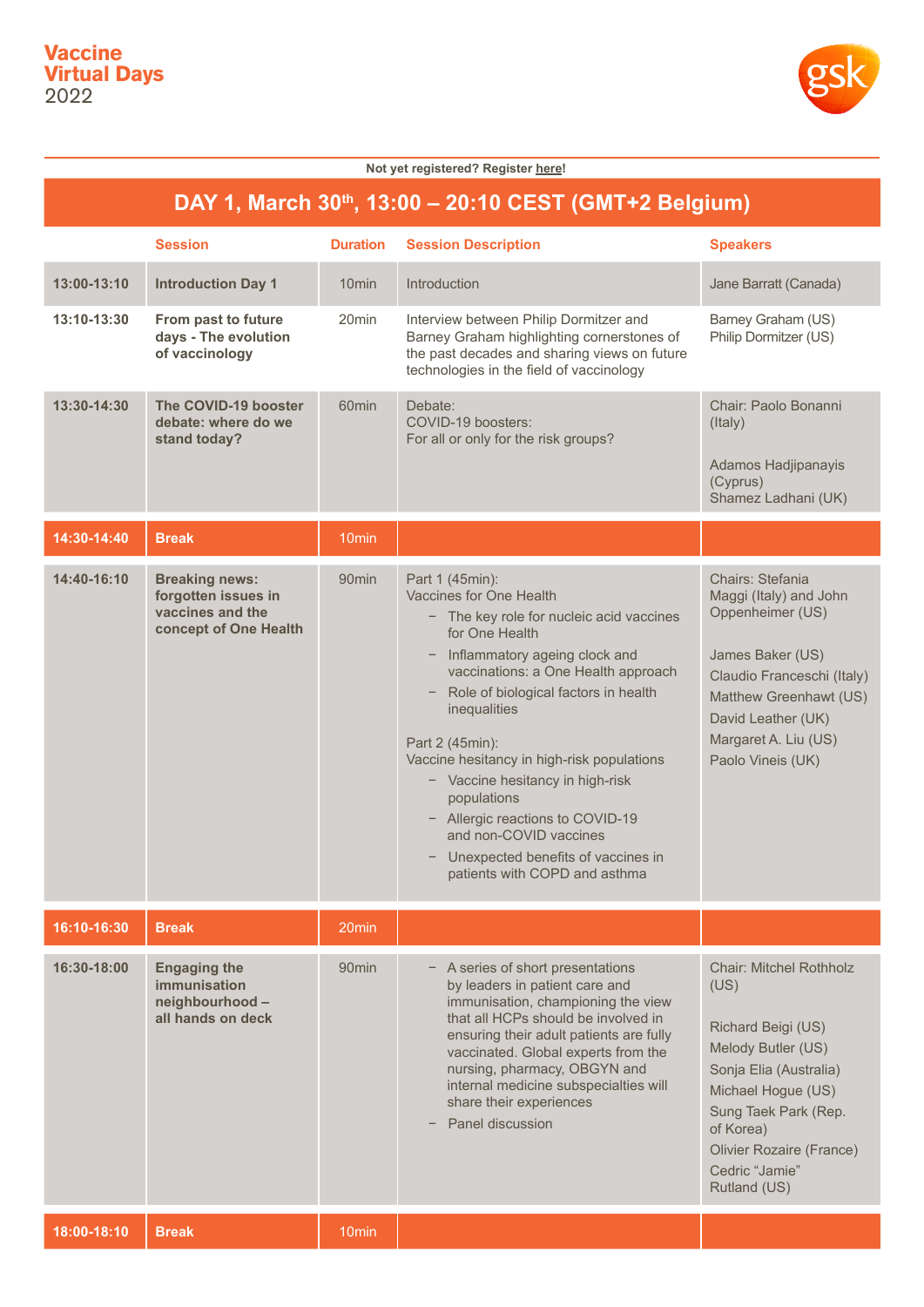

| Not yet registered? Register here! |                                                                                            |                 |                                                                                                                                                     |                                                                                                             |
|------------------------------------|--------------------------------------------------------------------------------------------|-----------------|-----------------------------------------------------------------------------------------------------------------------------------------------------|-------------------------------------------------------------------------------------------------------------|
|                                    | <b>Session</b>                                                                             | <b>Duration</b> | <b>Session Description</b>                                                                                                                          | <b>Speakers</b>                                                                                             |
| 18:10-20:10                        | Role of vaccine<br>confidence in adult<br>immunisation and<br>influence of social<br>media | $120$ min       | Round table discussion with an open Q&A at<br>the end:<br>Different approaches about the<br>topic and points of view from the<br>different speakers | Chair: Marla Shapiro<br>(Canada)<br>Anna Blakney (Canada)<br>Jamie Foehl (US)<br>Natália Pasternak (Brazil) |
|                                    | Day 1 closure                                                                              |                 |                                                                                                                                                     |                                                                                                             |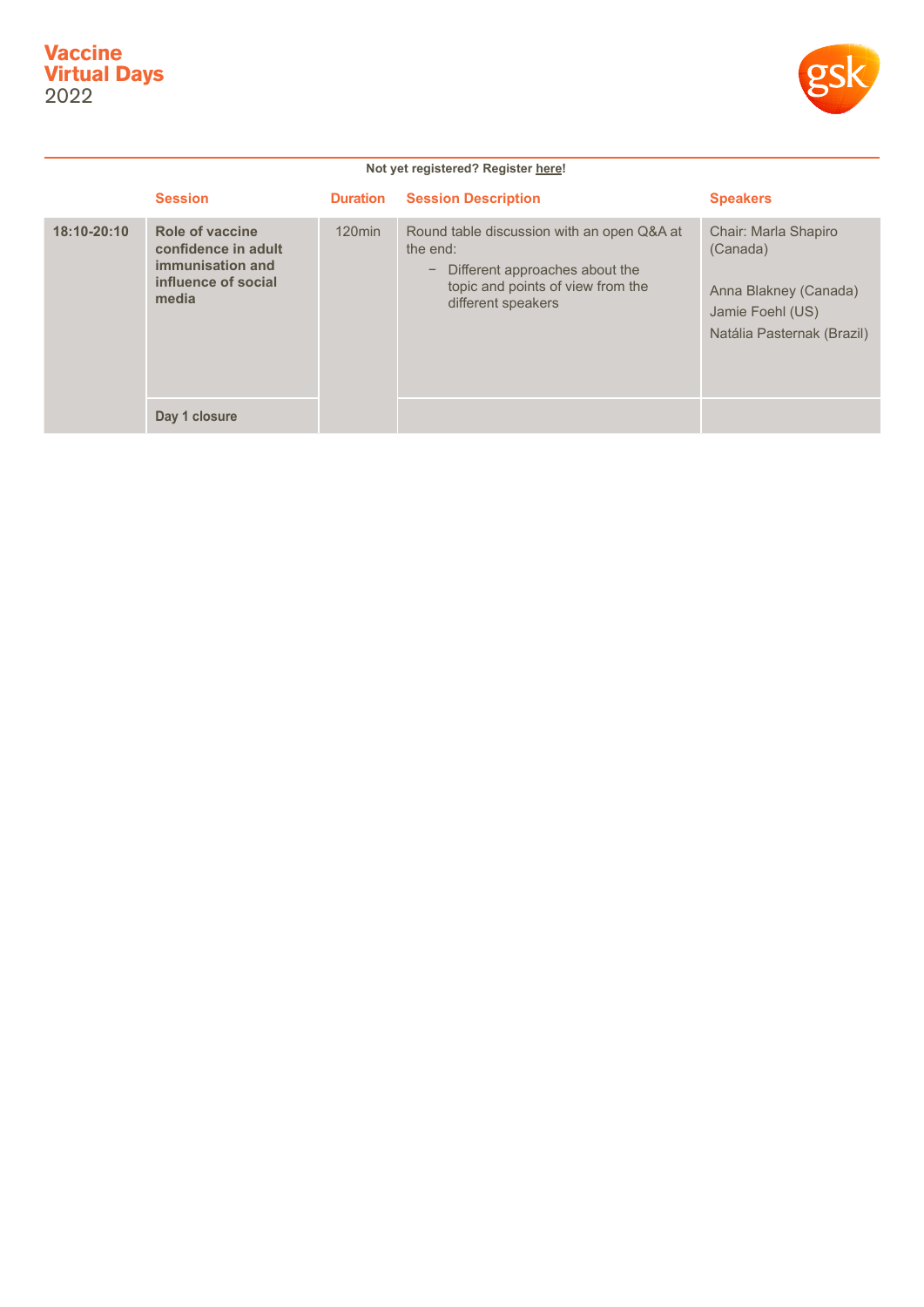

#### **Not yet registered? Register [here!](https://onlinexperiences.com/Launch/QReg.htm?ShowUUID=FF7ED214-FC1F-4C3F-93EA-01B771C41D68)**

## **DAY 2, March 31st, 13:00 – 20:10 CEST (GMT+2 Belgium)**

|             | <b>Session</b>                                                                                                                                                | <b>Duration</b>   | <b>Session Description</b>                                                                                                                                                                                                                                                                   | <b>Speakers</b>                                                                                                                                                                                                                                                                                |
|-------------|---------------------------------------------------------------------------------------------------------------------------------------------------------------|-------------------|----------------------------------------------------------------------------------------------------------------------------------------------------------------------------------------------------------------------------------------------------------------------------------------------|------------------------------------------------------------------------------------------------------------------------------------------------------------------------------------------------------------------------------------------------------------------------------------------------|
| 13:00-13:10 | <b>Introduction Day 2</b>                                                                                                                                     | 10 <sub>min</sub> | Introduction                                                                                                                                                                                                                                                                                 | Jane Barratt (Canada)                                                                                                                                                                                                                                                                          |
| 13:10-13:30 | mRNA; adult<br>vaccination; vaccine<br>hesitancy; vaccine<br>equity                                                                                           | 20 <sub>min</sub> | Interview between Philip Dormitzer and Barney<br>Graham highlighting current barriers and<br>successes achieved with adult immunisation and<br>what needs to be done to improve current state                                                                                                | Barney Graham (US)<br>Philip Dormitzer (US)                                                                                                                                                                                                                                                    |
| 13:30-15:00 | <b>Immunisation of</b><br>older adults - Part 1:<br>Life course<br><i>immunisation</i><br>program and<br>immunosenescence                                     | 90 <sub>min</sub> | Significance of life-course<br>immunisation program<br>Role of immunosenescence<br>Vaccines and host comorbidity/<br>vulnerability interplay with trained<br>immunity<br>Challenge of vaccine acceptance<br>in the ageing population                                                         | Chair: Jean-Pierre Michel<br>(Switzerland)<br>George Griffin (Belgium)<br>Odile Launay (France)<br>Derek Macallan (UK)<br><b>Mihai Netea</b><br>(The Netherlands)                                                                                                                              |
| 15:00-15:10 | <b>Break</b>                                                                                                                                                  | 10 <sub>min</sub> |                                                                                                                                                                                                                                                                                              |                                                                                                                                                                                                                                                                                                |
| 15:10-16:40 | Immunisation of<br>older adults - Part 2:<br><b>Improving vaccine</b><br>responses and the<br>role of vaccines<br>in combating<br>antimicrobial<br>resistance | 90 <sub>min</sub> | The epigenetic effects of adjuvants<br>The benefits of vaccine adjuvants<br>The role of vaccines in combating<br>antimicrobial resistance (AMR)                                                                                                                                              | Chair: Mary Slack (UK)<br>Jos Van der Meer<br>(The Netherlands)<br>Robbert Van der Most<br>(Belgium)                                                                                                                                                                                           |
| 16:40-17:00 | <b>Break</b>                                                                                                                                                  | 20 <sub>min</sub> |                                                                                                                                                                                                                                                                                              |                                                                                                                                                                                                                                                                                                |
| 17:00-18:30 | Generating<br>momentum around<br>the world to<br>implement adult<br>immunisation                                                                              | 90 <sub>min</sub> | - Part 1: How National Immunization<br><b>Technical Advisory Groups (NITAGs)</b><br>are prioritising adult immunisation<br>Part 2: Presentations from around the<br>world, sharing momentum in legislation<br>and policy change supporting adult<br>immunisation<br>Part 3: Panel discussion | Chairs:<br>Jane Barratt (Canada)<br>and LJ Tan (US)<br>Melissa K. Andrew<br>(Canada)<br>Abby Bownas (US<br>Radu Costin Ganescu<br>(Romania)<br>Robert Popovian (US)<br>Kim Sampson (Australia<br>Paul Van Buynder<br>(Australia)<br>Mariano Votta (Italy)<br><b>Thomas Weinke</b><br>(Germany) |
| 18:30-18:40 | <b>Break</b>                                                                                                                                                  | 10 <sub>min</sub> |                                                                                                                                                                                                                                                                                              |                                                                                                                                                                                                                                                                                                |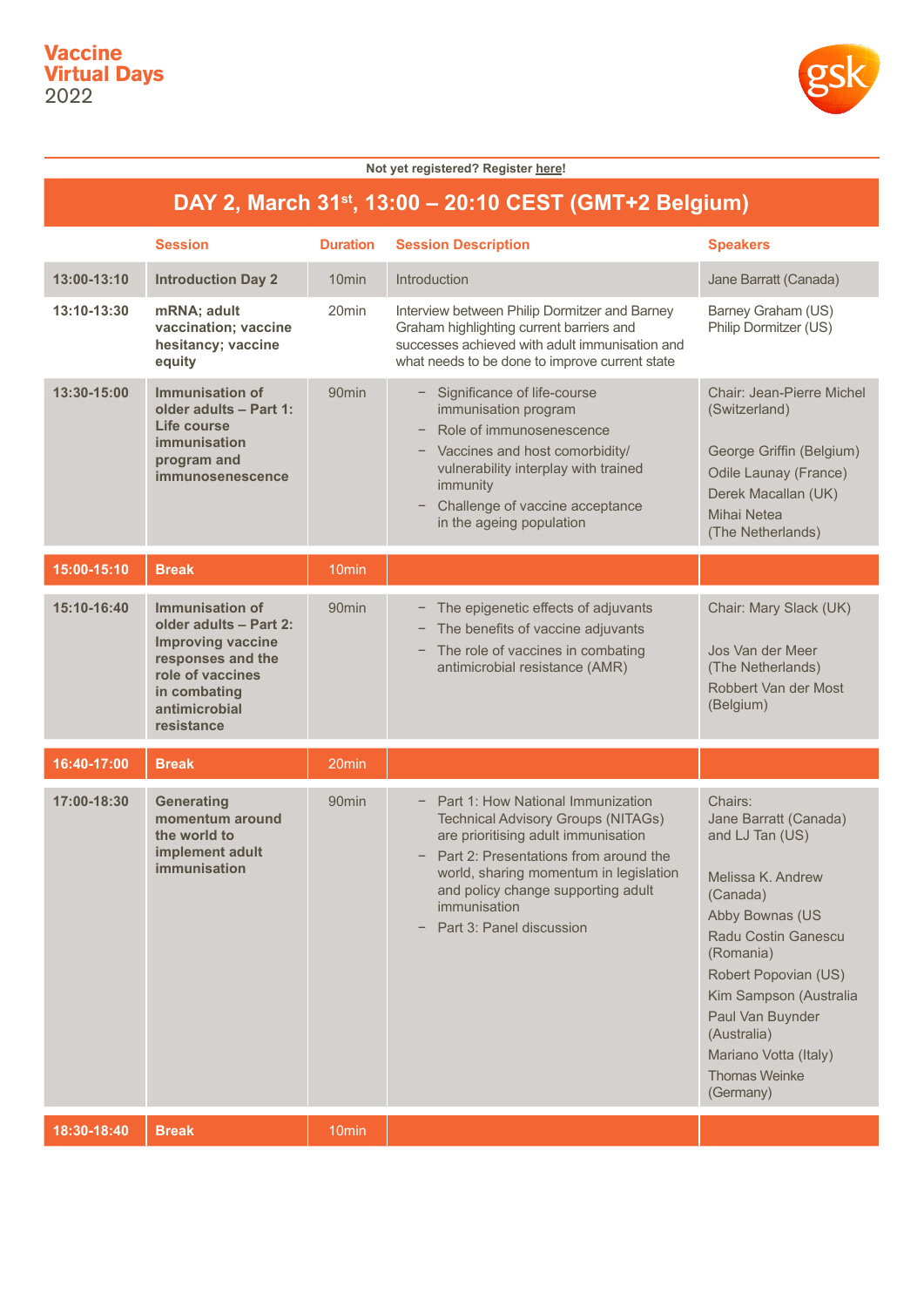

#### **Not yet registered? Register [here!](https://onlinexperiences.com/Launch/QReg.htm?ShowUUID=FF7ED214-FC1F-4C3F-93EA-01B771C41D68)**

|             | <b>Session</b>                                               | <b>Duration</b>   | <b>Session Description</b>                                                                                                                                            | <b>Speakers</b>                                                                                                                                                                                                                               |
|-------------|--------------------------------------------------------------|-------------------|-----------------------------------------------------------------------------------------------------------------------------------------------------------------------|-----------------------------------------------------------------------------------------------------------------------------------------------------------------------------------------------------------------------------------------------|
| 18:40-20:10 | <b>Vaccines questions</b><br>on your mind:<br>Ask the expert | 90 <sub>min</sub> | Introduction<br>Panel discussion: A panel of vaccine<br>experts, including the event Scientific<br>Committee, will respond to questions<br>received from the audience | Moderator: Leonard<br>Friedland (US)<br>Jane Barratt (Canada)<br>Paolo Bonanni (Italy)<br>Stefania Maggi (Italy)<br>Jean-Pierre Michel<br>(Switzerland)<br>John Oppenheimer (US)<br>Mitchel Rothholz (US)<br>Mary Slack (UK)<br>$LJ$ Tan (US) |
|             | Event closure                                                |                   |                                                                                                                                                                       |                                                                                                                                                                                                                                               |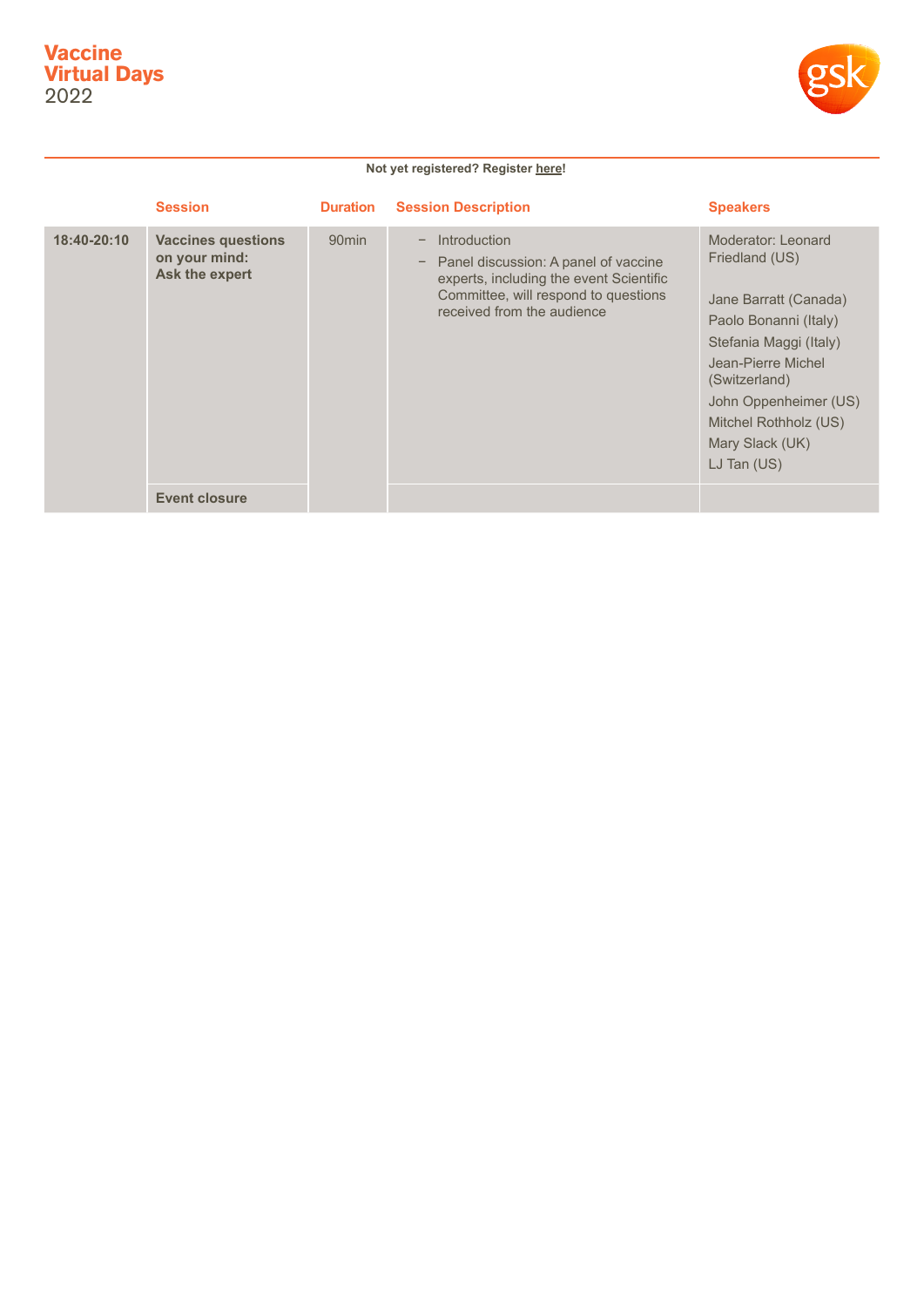

#### **Not yet registered? Register [here!](https://onlinexperiences.com/Launch/QReg.htm?ShowUUID=FF7ED214-FC1F-4C3F-93EA-01B771C41D68)**

## **Vaccine Virtual Days Scientific Committee and Speakers (alphabetical order)**

| <b>Scientific Committee</b> |                |                                                                                                                                                                                              |                |  |  |  |
|-----------------------------|----------------|----------------------------------------------------------------------------------------------------------------------------------------------------------------------------------------------|----------------|--|--|--|
| <b>Name</b>                 | <b>Surname</b> | <b>Affiliation(s)</b>                                                                                                                                                                        | <b>Country</b> |  |  |  |
| Jane                        | <b>Barratt</b> | Secretary General, International Federation on Ageing Member, Vision<br>Academy, Director, Baycrest Health Sciences, CSO Rep. WHO COVAX<br>Pillar vaccine strategy                           | Canada         |  |  |  |
| Paolo                       | Bonanni        | Professor of Hygiene and Public Health Sciences, Director of the Department<br>of Health Sciences, University of Florence                                                                    | Italy          |  |  |  |
| Stefania                    | Maggi          | Director of research c/o National Research Council, Neuroscience Institute-<br>Aging Branch Padua, Italy                                                                                     | Italy          |  |  |  |
| Jean-Pierre                 | Michel         | Professor of Geriatric Medicine and Honorary Professor of Medicine, Geneva<br>University, Switzerland, Member of the French and Spanish Academy of Medicine                                  | Switzerland    |  |  |  |
| John                        | Oppenheimer    | Director of Clinical Research at Pulmonary and Allergy Associates, Clinical<br>Professor of Medicine at UMDNJ-Rutgers                                                                        | <b>US</b>      |  |  |  |
| Rosana                      | Richtmann      | Infectious Disease Physician from Emílio Ribas Institute,<br>Director of the Immunisation Committee from the Brazilian Society of<br>Infectious Disease, PhD by Freiburg University, Germany | <b>Brazil</b>  |  |  |  |
| Mitchel                     | Rothholz       | Chief of Governance & State Affiliates and Executive Director, APhA<br>Foundation, American Pharmacists Association                                                                          | <b>US</b>      |  |  |  |
| Mary                        | Slack          | Independent Consultant at Mary Slack Microbiology Consulting Ltd, Professor<br>at Griffith University School of Medicine, Australia                                                          | <b>UK</b>      |  |  |  |
| LJ                          | Tan            | Chief Strategy Officer for the Immunisation Action Coalition & Co-Chair, National<br>Adult Immunisation Summit and National Influenza Vaccine Summit                                         | <b>US</b>      |  |  |  |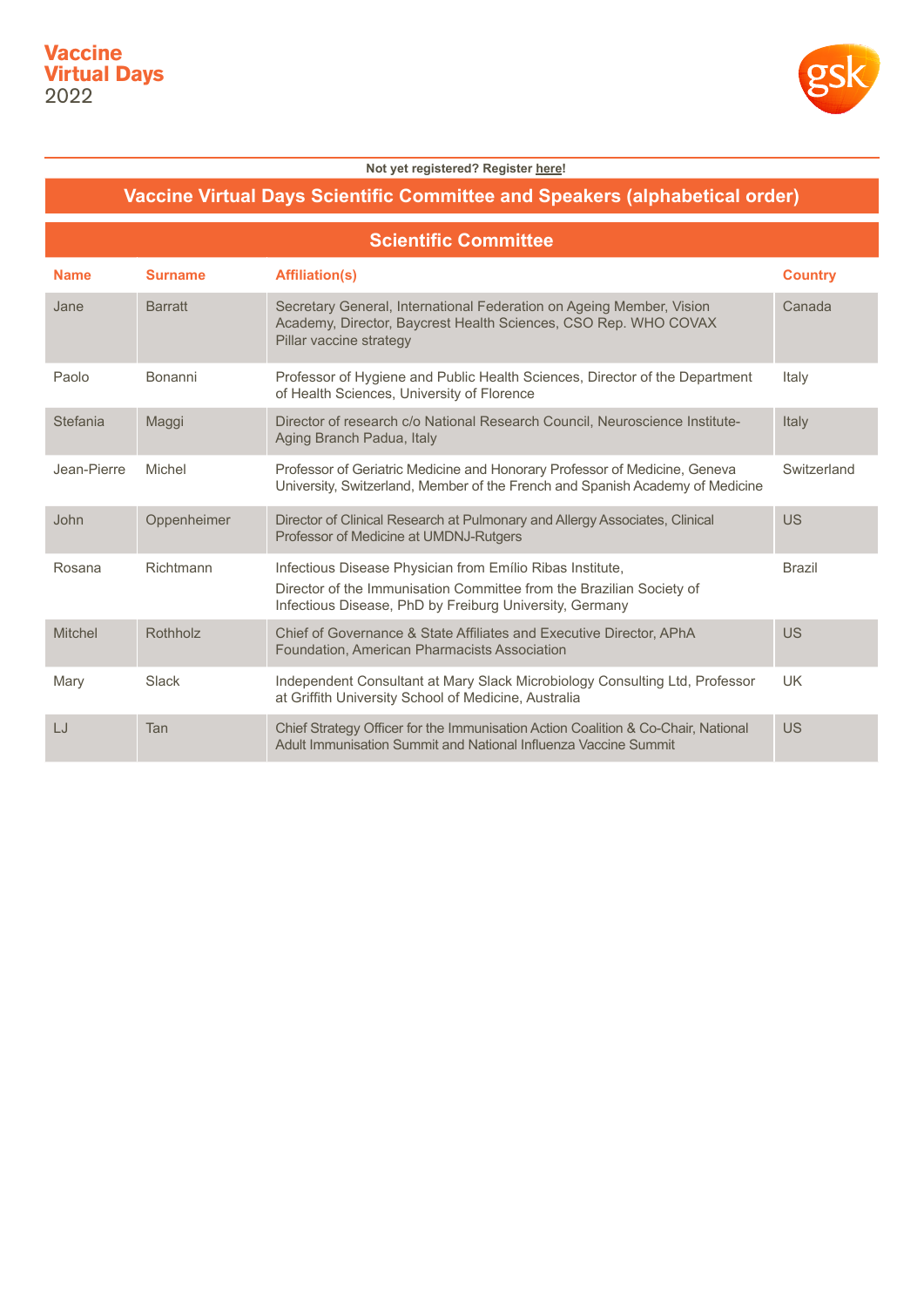

#### **Not yet registered? Register [here!](https://onlinexperiences.com/Launch/QReg.htm?ShowUUID=FF7ED214-FC1F-4C3F-93EA-01B771C41D68)**

| <b>Speakers</b> |                |                                                                                                                                                                                                                                                      |                |  |  |  |  |
|-----------------|----------------|------------------------------------------------------------------------------------------------------------------------------------------------------------------------------------------------------------------------------------------------------|----------------|--|--|--|--|
| <b>Name</b>     | <b>Surname</b> | <b>Affiliation(s)</b>                                                                                                                                                                                                                                | <b>Country</b> |  |  |  |  |
| Melissa         | Andrew         | Professor of Medicine (Geriatrics), Dalhousie University and staff geriatrician,<br>Nova Scotia Health, Halifax, Canada                                                                                                                              | Canada         |  |  |  |  |
| James           | <b>Baker</b>   | MD Ruth Dow Doan Professor, Director Mary H. Weiser Food Allergy Center and<br>Michigan Nanotechnology Institute for Medicine and the Biological Sciences                                                                                            | <b>US</b>      |  |  |  |  |
| <b>Richard</b>  | Beigi          | MD, MSc. President & CEO, UPMC Magee-Womens Hospital, Professor of Reproductive<br>Sciences, Department of Obstetrics, Gynecology & Reproductive Sciences, University of<br>Pittsburgh School of Medicine                                            | <b>US</b>      |  |  |  |  |
| Anna            | <b>Blakney</b> | MD, Assistant Professor, Michael Smith Laboratories, School of Biomedical<br>Engineering, University of British Columbia, Vancouver, BC Canada                                                                                                       | Canada         |  |  |  |  |
| Abby            | <b>Bownas</b>  | Manager, Adult Vaccine Access Coalition (AVAC)                                                                                                                                                                                                       | <b>US</b>      |  |  |  |  |
| Melody          | <b>Butler</b>  | Founding Executive Director, Nurses Who Vaccinate                                                                                                                                                                                                    | US             |  |  |  |  |
| Sonja           | Elia           | Nurse Practitioner, Immunisation Service, Royal Children's Hospital, Honorary<br>Research Fellow, Murdoch Children's Research Institute, Honorary Academic,<br>The University of Melbourne                                                           | Australia      |  |  |  |  |
| Jamie           | Foehl          | Senior Behavioral Researcher at The Center for Advanced Hindsight at Duke University                                                                                                                                                                 | US             |  |  |  |  |
| Claudio         | Franceschi     | Professor Emeritus, Alma Mater Studiorum University of Bologna (UNIBO) Italy,<br>Head of Lab Systems Medicine and Healthy Aging, Lobachevsky University, Nizhniy<br>Novgorod, Russia                                                                 | Italy          |  |  |  |  |
| Radu<br>Costin  | Ganescu        | President of National Association of Patients with Thalassaemia, President of Romanian<br>Coalition of Patients Organizations with Chronic Disease, Treasurer of European Patient<br>Forum, Board Member of Patient Focused of Medicines Development | Romania        |  |  |  |  |
| <b>Barney</b>   | Graham         | Former Deputy Director of the NIAID Vaccine Research Center at NIH                                                                                                                                                                                   | <b>US</b>      |  |  |  |  |
| <b>Matthew</b>  | Greenhawt      | Professor in the Department of Pediatrics Section of Allergy and Immunology at<br>Children's Hospital Colorado, University of Colorado School of Medicine, and director<br>for the Children's Hospital Colorado Food Challenge and Research Unit     | US             |  |  |  |  |
| George          | Griffin        | Former President of the Federation of European Academies of Medicine in<br>Brussels, Belgium                                                                                                                                                         | Belgium        |  |  |  |  |
| Adamos          | Hadjipanayis   | Associate Prof. of Paediatrics, European University Cyprus, Nicosia, Cyprus.<br>President of the European Academy of Paediatrics. Director of the Paediatric<br>Department, Larnaca Hospital, Larnaca                                                | Cyprus         |  |  |  |  |
| Michael         | Hogue          | Dean and Professor of Pharmacy and Professor of Preventive Medicine, Loma Linda<br>University. Director, Center for Interprofessional Education and Practice, Loma Linda<br>University Health, Loma Linda, California                                | <b>US</b>      |  |  |  |  |
| Shamez          | Ladhani        | Paediatric Infectious Disease Consultant, St George's Hospital London,<br>Professor Paediatric Infectious Diseases and Vaccinology, St George's University<br>of London, Consultant Epidemiologist, Public Health England                            | UK             |  |  |  |  |
| Odile           | Launay         | Full professor at University of Paris, Medical Doctor at Cochin Hospital, a university<br>Hospital in Paris, Coordinator at CIC Cochin Pasteur                                                                                                       | France         |  |  |  |  |
| David           | Leather        | Freelance Consultant Pharmaceutical Physician and Fellow of The Royal College of<br>GPs (London) and a Fellow of the Faculty of Pharmaceutical Medicine (London)                                                                                     | UK             |  |  |  |  |
| Margaret A.     | Liu            | Principal, ProTherimmune; CEO, PAX Therpeutics Adjunct Full Professor, University of<br>California, San Francisco (UCSF) Hedersdoktor, Karolinska Institute, Stockholm Board<br>member, International Society for Vaccines                           | <b>US</b>      |  |  |  |  |
| Derek           | Macallan       | Professor of Infectious Diseases and Medicine, Institute for Infection & Immunity,<br>St George's, University of London, UK<br>Honorary Consultant Physician, St George's University Hospitals NHS Foundation<br>Trust, London, UK                   | UK             |  |  |  |  |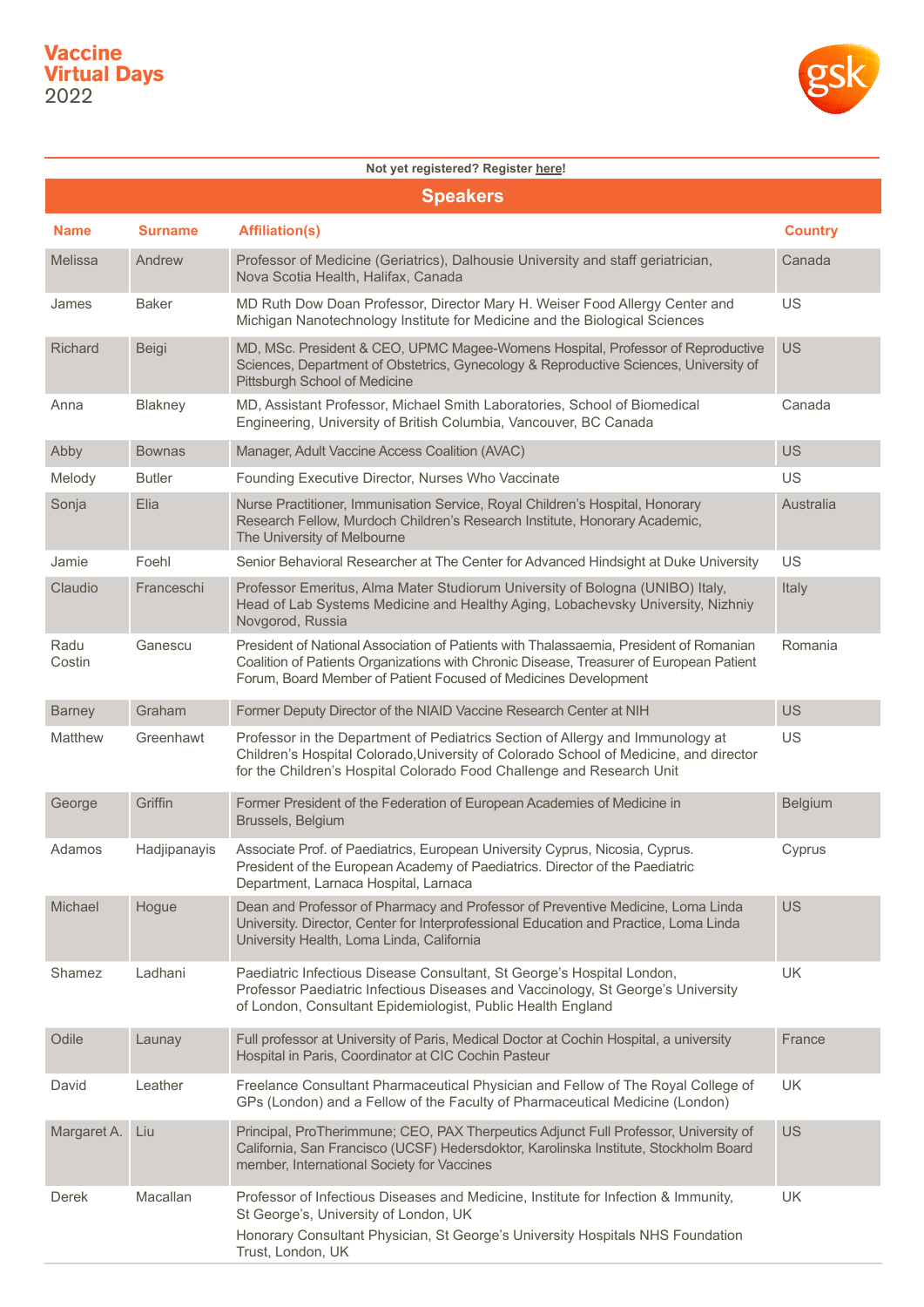

#### **Speakers Name Surname Affiliation(s) Country** Mihai Netea Head of the division of Experimental Medicine, Department of Internal Medicine, Nijmegen University Nijmegen Medical Center, Member of the Netherlands Royal Academy of Science (KNAW) The **Netherlands** Sung Taek Park Associate Professor, Gynecologic Oncologist, Department of Obstetrics and Gynecology, Kangnam Sacred-Heart Hospital, Hallym University Medical Center, Hallym University College of Medicine, Seoul, Republic of Korea Republic of Korea Natália Pasternak PhD in Microbiology, president of Instituto Questão de Ciência (IQC / Question of Science Institute) and Visiting Scholar at Columbia University Brazil Robert Popovian Founder, Conquest Advisors, Chief Science Policy Officer, Global Healthy Living Foundation, Vice-President, Health Economics and Policy, Equideum Health and Senior Healthy Policy Fellow at the Progressive Policy Institute US Olivier Rozaire President of l'U.R.P.S. Pharmacists Auvergne-Rhône-Alpes France Cedric Rutland Pulmonary and Critical Care Physician, National Spokesperson, American Lung Association, Rutland Medical Group, CEO and Medical Director, Medicine Deconstructed Productions, President US Kim Sampson Chief Executive Officer of the Australian Immunisation Coalition (IC), Melbourne, Australia, Executive Director of the Asia-Pacific Alliance for the Control of Influenza (APACI), Hong Kong SAR, President of the Australia-Vietnam Friendship Society, Melbourne Australia Australia Marla Shapiro Canadian Medical Doctor, with a fellowship in Preventive Medicine and Public Health best known as a health journalist for CTV News Channel Canada Paul Van Buynder Professor, School of Medicine, Griffith University. Member, Scientific advisory Committee, Australian Immunisation Coalition, Member, Australian Influenza Vaccine Committee Australia Jos Van der Meer Emeritus professor of Medicine Radboud University Nijmegen, The Netherlands The **Netherlands** Robbert Van der Most VP Translational Science, BioNTech, Germany Belgium Belgium Belgium Paolo Vineis Professor of Environmental Epidemiology at Imperial College London UK Mariano Votta Responsible of EU Affairs, Cittadinanzattiva, Director, Active Citizenship Network Italy Thomas Weinke Head of Department, Klinikum Ernst von Bertmann, Potsdam, Department of Gastroenterology and Infectious Diseases **Germany Not yet registered? Register [here!](https://onlinexperiences.com/Launch/QReg.htm?ShowUUID=FF7ED214-FC1F-4C3F-93EA-01B771C41D68)**